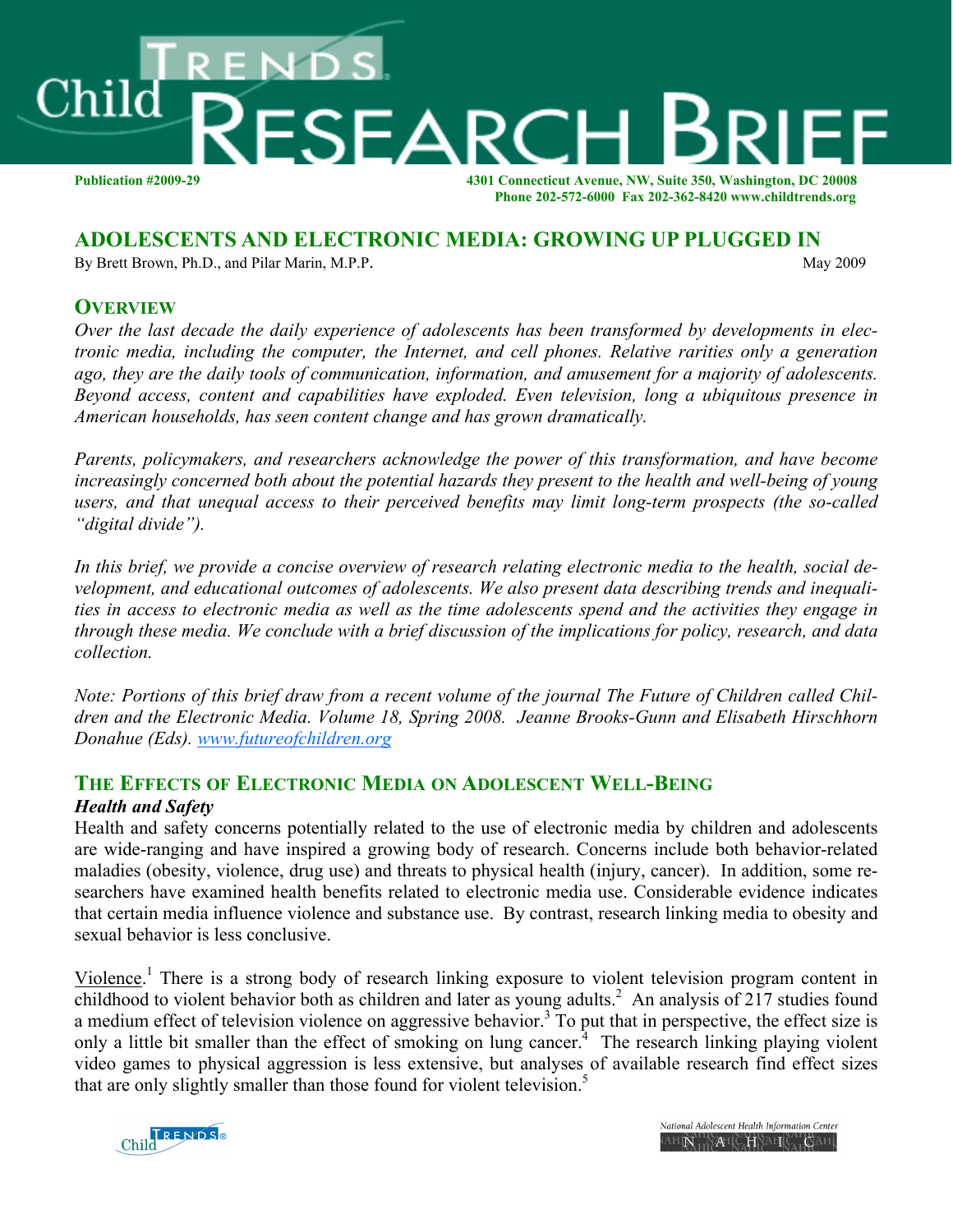Alcohol and Tobacco Consumption. Several strong research studies have found that adolescents who are exposed to smoking in movies are more likely to take up smoking, even after controlling for other risk factors.<sup>6</sup> Similar findings relate exposure to alcohol consumption in movies or television and later alcohol use. Little research has been done to date relating exposure through video games or the Internet to adolescent smoking and drinking behaviors.<sup>7</sup>

Obesity. There is concern that excessive media use promotes obesity by reducing time devoted to physical exercise and by increasing consumption of high calorie non-nutritious foods. Several studies have found a relationship between excessive television viewing and obesity among adolescents. When controls were introduced for other known risk factors in one of the analyses, however, the relationship stayed statistically significant for girls only. More rigorous evaluations using experimental/control group methods have produced mixed results. Analyses relating video game playing to obesity have also found some relationship, but only for some groups. In sum, the evidence relating media use to obesity shows some evidence of a relationship, but is not conclusive. $8<sup>8</sup>$ 

Sexual Activity. Surprisingly, and despite long-standing concerns over the influence of sexual media content on the behavior of adolescents, there is very little relevant research in this area according to a recent review by Escobar-Chavez and Anderson (2008).<sup>9</sup> Several analyses have found that exposure to sexual content in television and videos was related to more positive attitudes towards pre-marital sex, and to being sexually active, but it was not clear if there was a causal connection.

Injury and Illness. The use of particular electronic media have been linked to several forms of injury and illness. These include:

- *Cancer*: A substantial amount of research has investigated whether the electromagnetic radiation emanating from cell phones causes brain and other forms of cancer. However, the U.S. Centers for Disease Control and Prevention, after reviewing available research, has concluded that there is no evidence of a significant link.<sup>10</sup> Even so, several major studies are ongoing, looking for possible longterm effects. The head of the Pittsburgh Cancer Institute has recommended that people, and particularly children, limit use of cell phones as a precautionary measure while this research proceeds.<sup>11</sup>
- *Attention Deficit*: A recent review of the literature indicates that evidence linking electronic media use to Attention Deficit Hyperactivity Disorder (ADHD) is inconsistent.<sup>12</sup> A number of studies find that children with ADHD watch more television than other children, though it is unclear whether the ADHD is a cause or consequence of more television viewing. One study has also linked excessive video game playing to attention problems, but again the direction of influence is unclear.
- *Upper Extremity Musculoskeletal Injuries*: A recent comprehensive literature review of research relating computer use to injury found consistent evidence that computer use was associated with greater risk of hand, wrist, forearm, and elbow injuries, related to both keyboard and mouse use. Risk increased with number of hours of use, and was especially pronounced at levels over 20 hours per week. $13$

Positive Health Influences. While most research has focused on the link to negative health outcomes, some research has examined the potential health *benefits* related to electronic media use. A recent survey reveals that 28 percent of adolescents ages 12-17 who use the Internet use it to access information on health, dieting, and physical exercise; however, the impact of that information on their health is unknown.<sup>14</sup>

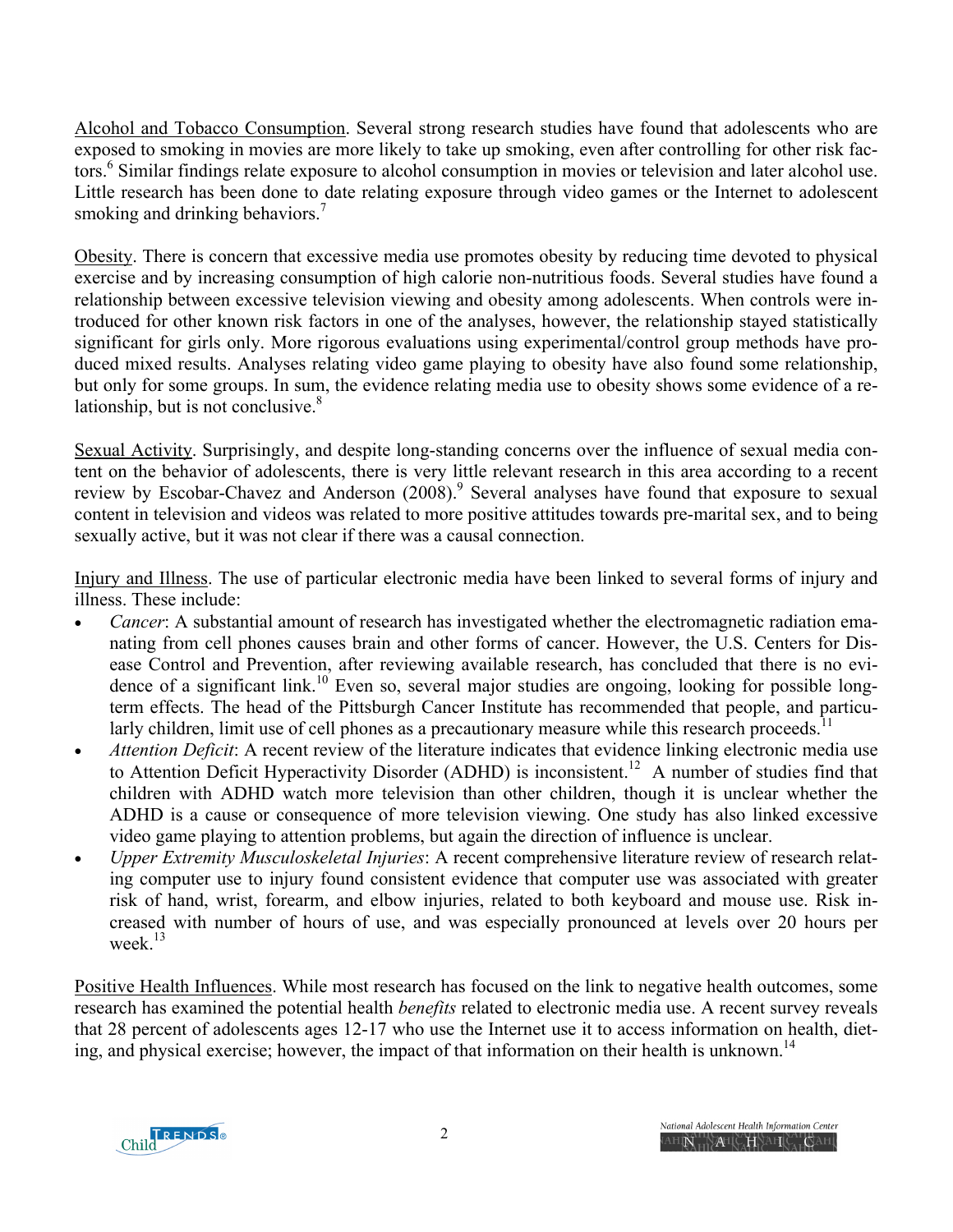In addition, there is some evidence that social marketing campaigns using electronic media have been successful in positively affecting health behaviors of adolescents. For example, a recent rigorous, quasiexperimental evaluation found that the American Legacy Foundation's *truth* mass media campaign was successful in reducing the number of youth who took up smoking, accounting for 22 percent of the total decline in teen smoking in the U.S. between 1999 and 2002.<sup>15</sup> Evaluations of state-funded anti-smoking campaigns targeting adolescents in Massachusetts and Florida also found some evidence that such campaigns reduced teen smoking.<sup>16</sup>

### *Social Development*

Increased access to cell phones and the Internet has vastly expanded options available to adolescents for interacting with their peers and, in the case of the Internet, with strangers. Options include texting, instant messaging, blogs, online gaming, email and, increasingly, social networking sites like Facebook and MySpace.

Subrahmanyam and Greenfield  $(2008)^{17}$  conclude that, where relationships with others are concerned, adolescents use the Internet primarily to strengthen existing "offline" relationships with friends and romantic interests. They also indicate that online interaction with strangers (strangers at least in terms of their offline lives) can help relieve social anxiety and social isolation for some.

There are also negative social outcomes associated with the growth in the use of electronic media. These include:

Bullying. Adolescents are exposed to electronic bullying through instant messaging, cell-based text messaging, and social networking sites. Bullying behaviors can include sending threatening messages, spreading vicious rumors, personal attacks, and posting embarrassing pictures. A 2005 telephone survey of a U.S. nationally representative sample of 10- to 17-year-olds who had used the Internet at least once per month in the past six months, found that nine percent reported having been the victim of online harassment at least once in the previous year.<sup>18</sup> Using the more strict criteria common to school-based bullying research, which requires both repeated harassment and an imbalance of power between those involved, the percentage was much lower, with slightly more than half of those affected experiencing more than one incident in the previous year.19 Substantial research has demonstrated the negative effects of bullying in general on child and youth well-being, though little research specifically on the antecedents and effects of cyberbullying. $20^{2}$ 

Sexual Predation. Online sexual solicitation of children and adolescents represents a serious threat to the safety and well-being of those who are approached. A recent study indicates that reports of unwanted online solicitation have declined in recent years, perhaps due to factors ranging from better privacy controls, more education, and better law enforcement.<sup>21</sup> A 2005 survey of online respondents ages 10 to 17 indicated that 13 percent had experienced unwanted online solicitation(s), and four percent had experienced *aggressive* sexual solicitation online, where the solicitor attempted to make offline contact.<sup>22</sup>

### *Education*

Research indicates that, while access to computers in the home is associated with better education outcomes, the effects of television use on education outcomes only appear once program content is taken into account.

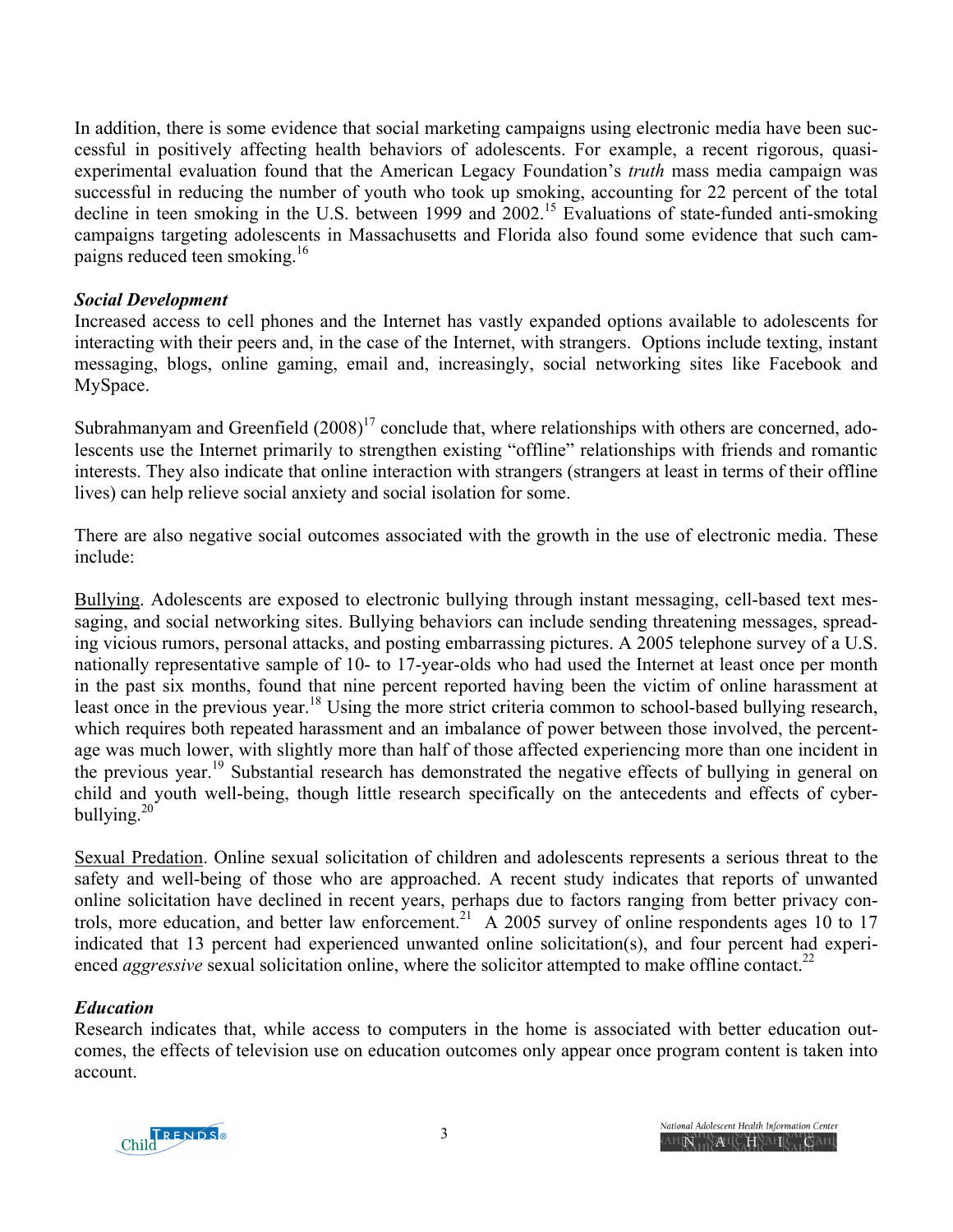Television and Academic Performance. Children who watch excessive amounts of television score lower on standardized academic assessments than those who watch less television.<sup>23</sup> However, when researchers control for factors like IQ and socioeconomic status, this relationship generally disappears. Research that takes into account program content generally finds that educational programming is associated with positive academic outcomes while entertainment programs are negatively associated, though most of that research focuses on young children rather than adolescents.<sup>24</sup>

Computers, the Internet and Academic Performance/Skills. While research relating home computer and Internet access to academic performance shows a clear, positive statistical relationship, few studies control adequately for background factors that may be driving the relationship.<sup>25</sup> However, home computer access has been associated in one study with higher reading test scores net of income and other background influences.<sup>26</sup> Home Internet use has also been shown to be positively related to reading scores and overall GPA among low-income children.<sup>27</sup>

Computer literacy is increasingly acknowledged as a valuable and necessary workforce skill. Those entering the workforce with inferior or no skills in basic computer skills (word processing, spreadsheets, creating presentations) and Internet skills (research, communications) are at a distinct disadvantage in many cases. Some research indicates that such skills are generally better developed among youth from more advantaged backgrounds, even among those who have ready access to computers and the Internet.<sup>28</sup> Closing the digital divide may, therefore, require strategies that go beyond equalizing access to the media itself.

# **ADOLESCENTS' ACCESS TO AND USE OF ELECTRONIC MEDIA**

### *Access*

Home Computer Access. Beginning in the early 1980s, personal computers have gone from an expensive home office tool to a basic home appliance for most families. The percentage of children and youth ages 3 to 17 who have a computer in the home rose from 15 percent in 1984 to 76 percent in 2003 (79 percent for teens ages 15 to 17). (See Figure 1) More recent estimates for  $8<sup>th</sup>$  grade public school students indicate that in 2007, 90 percent had a computer in the home.<sup>29</sup> Another 2007 national survey indicates that nearly six in ten (59 percent) adolescents ages 12-17 have their own computer at home.<sup>30</sup>



The digital divide in home computer access narrowed between 2000 and 2007, though it remains substan-

tial. For example, among  $4<sup>th</sup>$  grade students, the gap between those with parents who had graduated college and those with parents who did not finish high school narrowed from 34 percentage points to 21 percentage points. (See Figure 2)

School Computer Access. Computer access at school has become nearly universal among  $4<sup>th</sup>$  grade students (95%), and for the vast majority of  $8<sup>th</sup>$ graders  $(83%)$ .<sup>31</sup> Differences in basic access are small to nonexistent across



4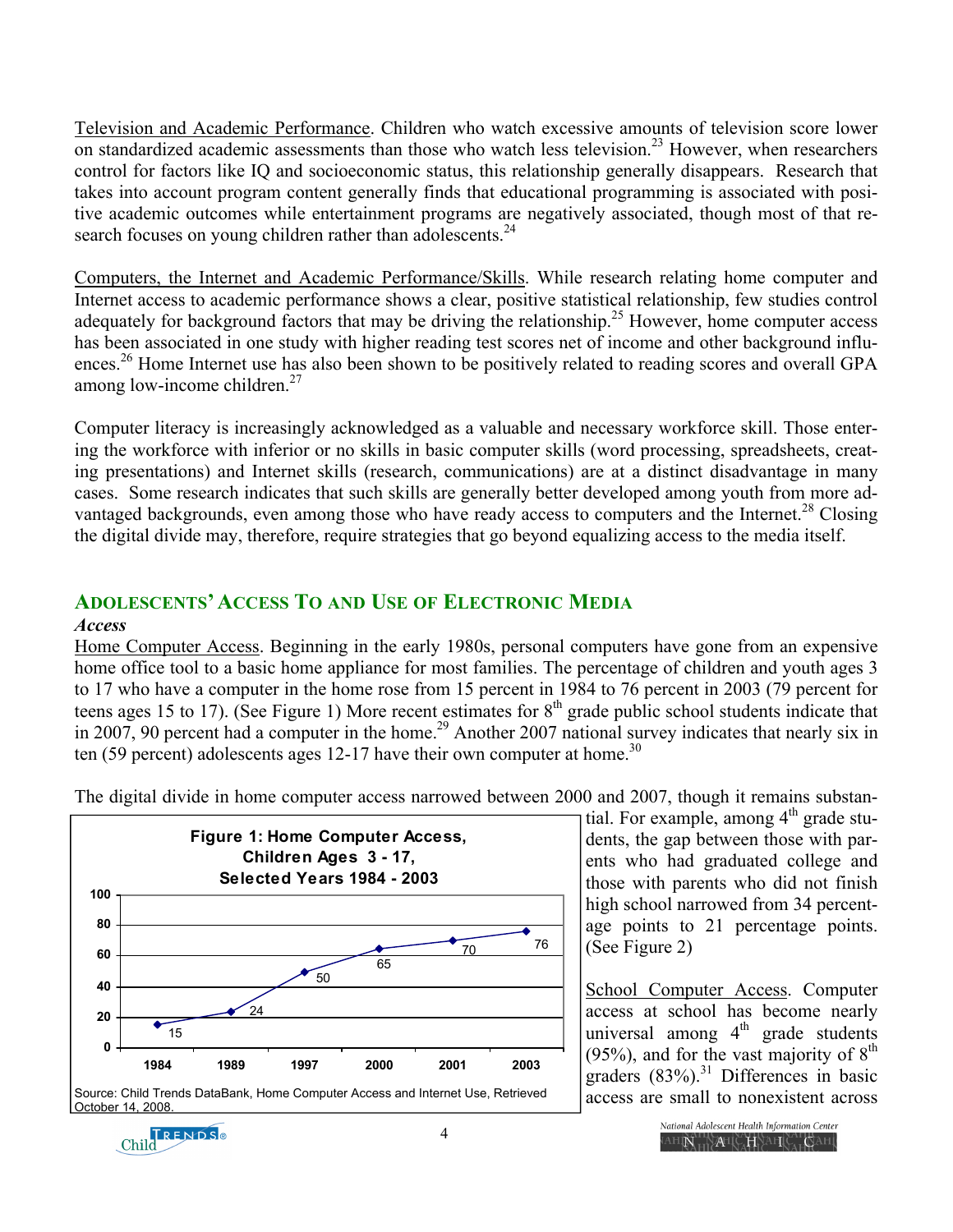race groups, parent education level, and school lunch program eligibility.<sup>32</sup>

Internet Access. In 2007, 75 percent of teens ages 12 to 17 had Internet access in the home. Of those with access, more than four in five (83 percent) had access through a fast connection such as DSL, cable, or satellite (i.e., something other than dial-up).



Source: U.S. Dept. of Education, Institute of Education Sciences, National Center for Health Statistics, National Assessment of Educational Progress (NAEP) 2000 and 2007 Mathematics Assessment.



Internet access among children and adolescents ages 3 to 17 has continued to increase in recent years, from 66 percent to 71 percent between 2003<sup>33</sup> and  $2007^{34}$ 

Internet access is still an issue for those in low-income families. Less than 40 percent of teens living in families with total incomes less than \$15,000 per year had Internet access in the home, compared to over 80 percent among those with family incomes exceeding \$50,000, and over 95 percent among those with incomes over  $$100,000.<sup>35</sup>$ (See Figure 3)

Cell Phones. Adolescent access to cell phones has grown rapidly in the last several years. Between 2004 and 2007, the percentage of adolescents ages 12 to 17 who have cell phones rose from 45 percent to  $71$  percent.<sup>36</sup> (See Figure 4) There are no significant differences in cell phone ownership across white, black, and Hispanic teens, and only modest differences by income level.<sup>37</sup>



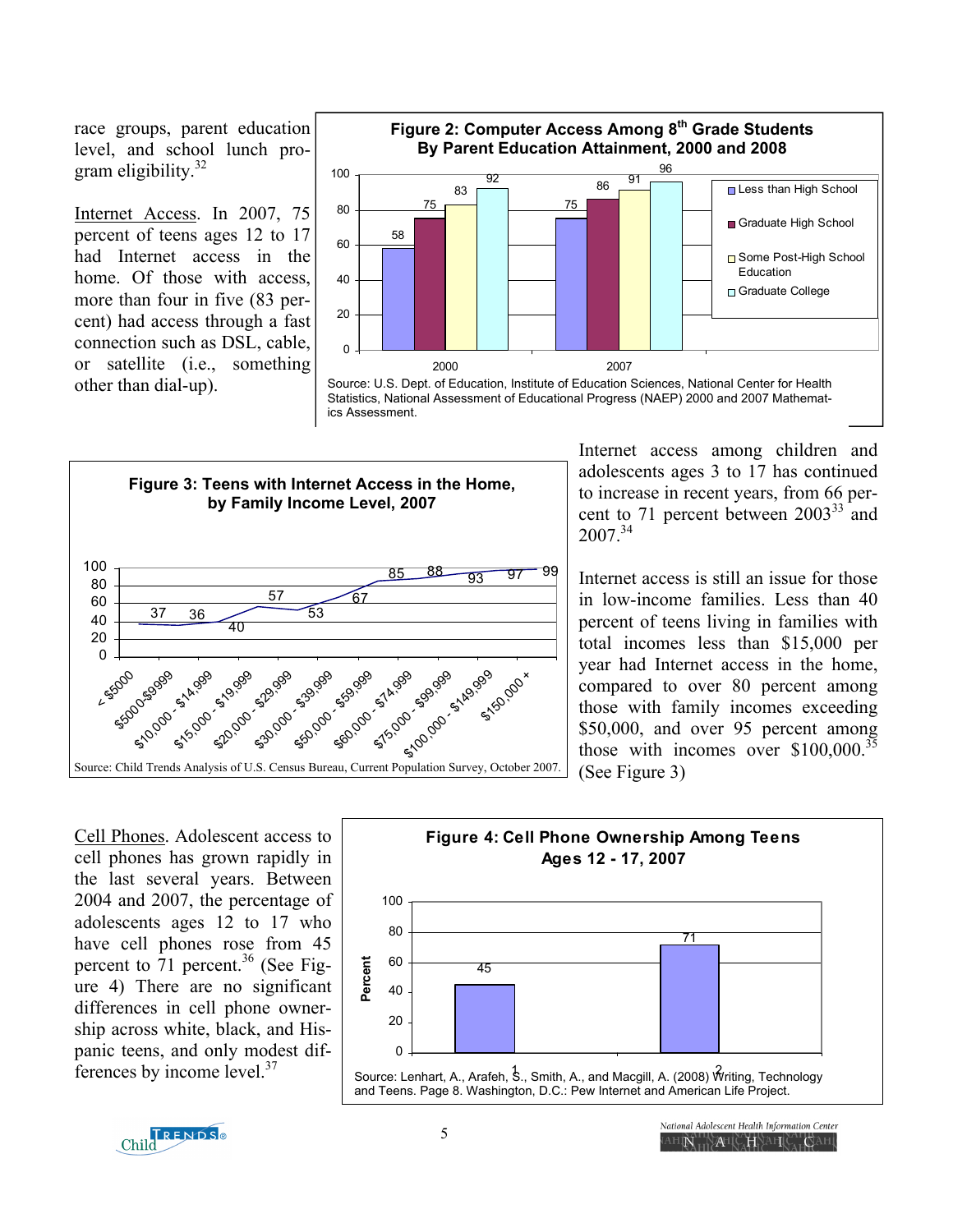# *Time and Activities Using Electronic Media*

Television. The number of hours spent watching television has decreased among teens since the early 1990s. For example, among eighth grade students, the percentage who watched four or more hours of television on the average weekday declined from 36 percent to 29 percent between 1991 and 2006. During that same period, the percentage watching an hour or less per weekday increased from 20 percent to 29 percent.38

Black teens are much more likely than white teens to watch excessive amounts of television. In 2006, 57 percent of black eighth grade students reported watching four or more hours of television on an average weekday compared with 20 percent of white students.<sup>39</sup> (See Figure 5)



Computers. In 2003, among all adolescents ages 12 to 17, just over one-half (51 percent) used computers for something other than homework for at least an hour a day, and 10 percent were using them three or more hours per day.40 In 2000, the most recent year for which such estimates are available, about half (47 percent) of eighth grade students used the home computer for school work at least once per week, and about one in five (21

percent) used one almost every day for that purpose.<sup>41</sup>

The Internet. Among adolescents ages 12 to 17 who use the Internet, the percentage who use it on a daily basis increased from 42 percent in  $2000$  to 61 percent in  $2006<sup>42</sup>$  Daily use varied substantially across income groups in 2006, ranging from 39 percent for online teens with family incomes of less than \$30,000

per year to 79 percent for those with annual incomes of  $$75,000$  or more.<sup>43</sup> (See Figure 6)

The Internet is a rich resource supporting a wide variety of activities by teens ranging from communications to information gathering, game playing and other forms of entertainment. A recent national survey of teens ages 12 to 17 by the Pew Internet and Ameri-



Page 8. Washington, D.C.: Pew Internet and American Life Project.

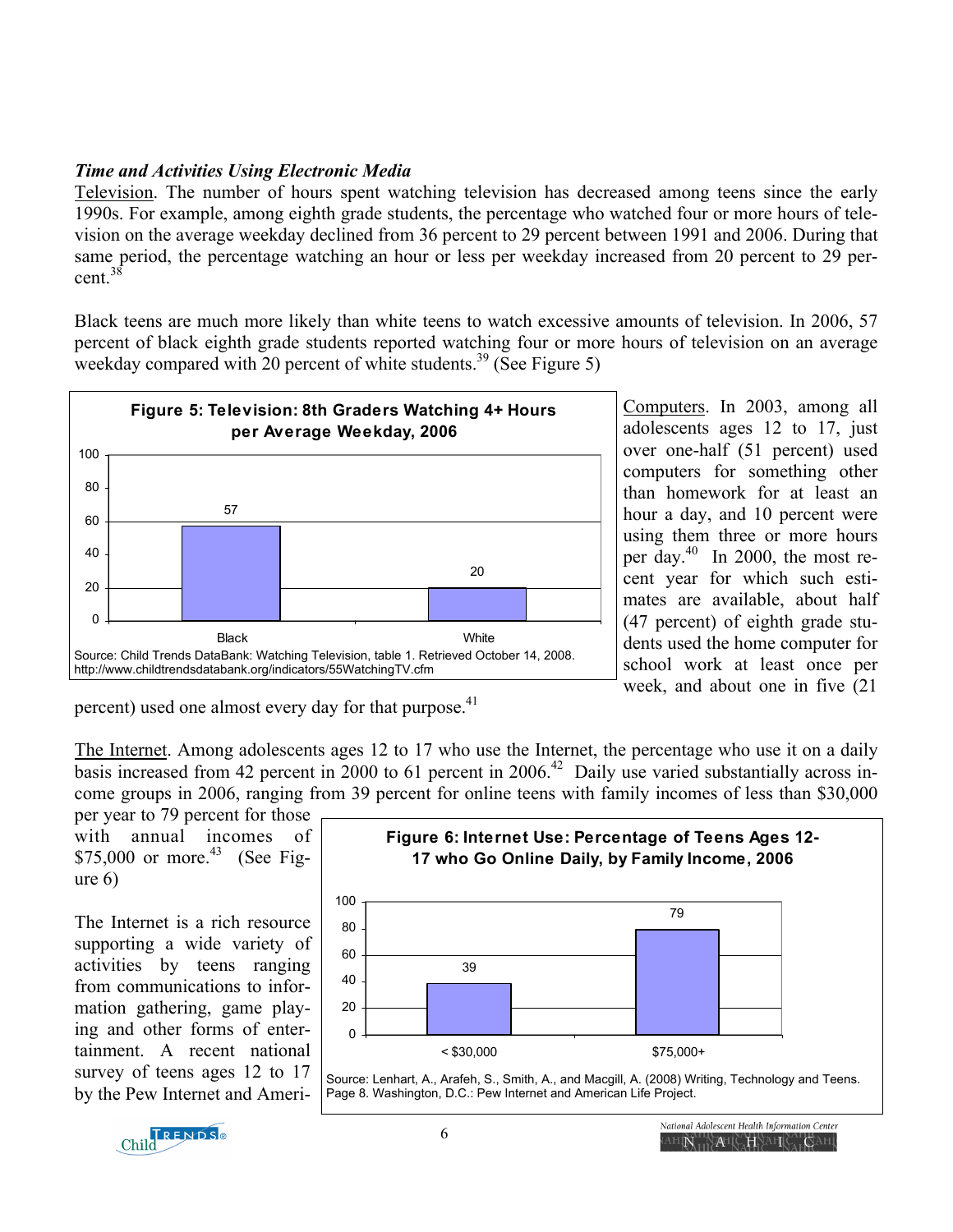can Life Project identified the following activities: (See Figure 7)

- *Social Networking Sites*: Over half (55 percent) of those who go online have created a personal profile on MySpace, Facebook, or similar social networking sites. One in five (21 percent) sends messages to their friends through these sites on a daily basis.<sup>44</sup>
- *Blogging*. This is an increasingly popular teen activity, with the percent of online teens who have created a blog or online journal increasing from 19 percent in 2004 to 28 percent in 2006. Girls are more likely to blog; 35 percent compared to 20 percent for boys.<sup>45</sup>
- *Email and Instant Messaging*. Fourteen percent of all teens report using email to communicate with friends on a daily basis, compared with 28 percent who use instant messaging (IM).
- *Purchases*. Over a third of online teens (38 percent) report having used the Internet to make purchases $46$
- *Information Gathering*. Over a quarter of all online teens report having used the Internet to gather information on health, dieting, or physical exercise. Over half reported using it to gather information on colleges, and over three-quarters reported using it to gather information on news or current events.<sup>47</sup>
- *Games*. Nearly half (49 percent) of all online teens report that they play games on the Internet.



Cell Phones. In 2006, about a third (35 percent) of all teens ages 12 to 17 spoke with their friends using their cell phone on a daily basis. Among teens who have a cell phone, that increases to over one half (55 percent).<sup>48</sup> Over a quarter of all teens use cell phones on a daily basis to send text messages to their friends.<sup>49</sup>

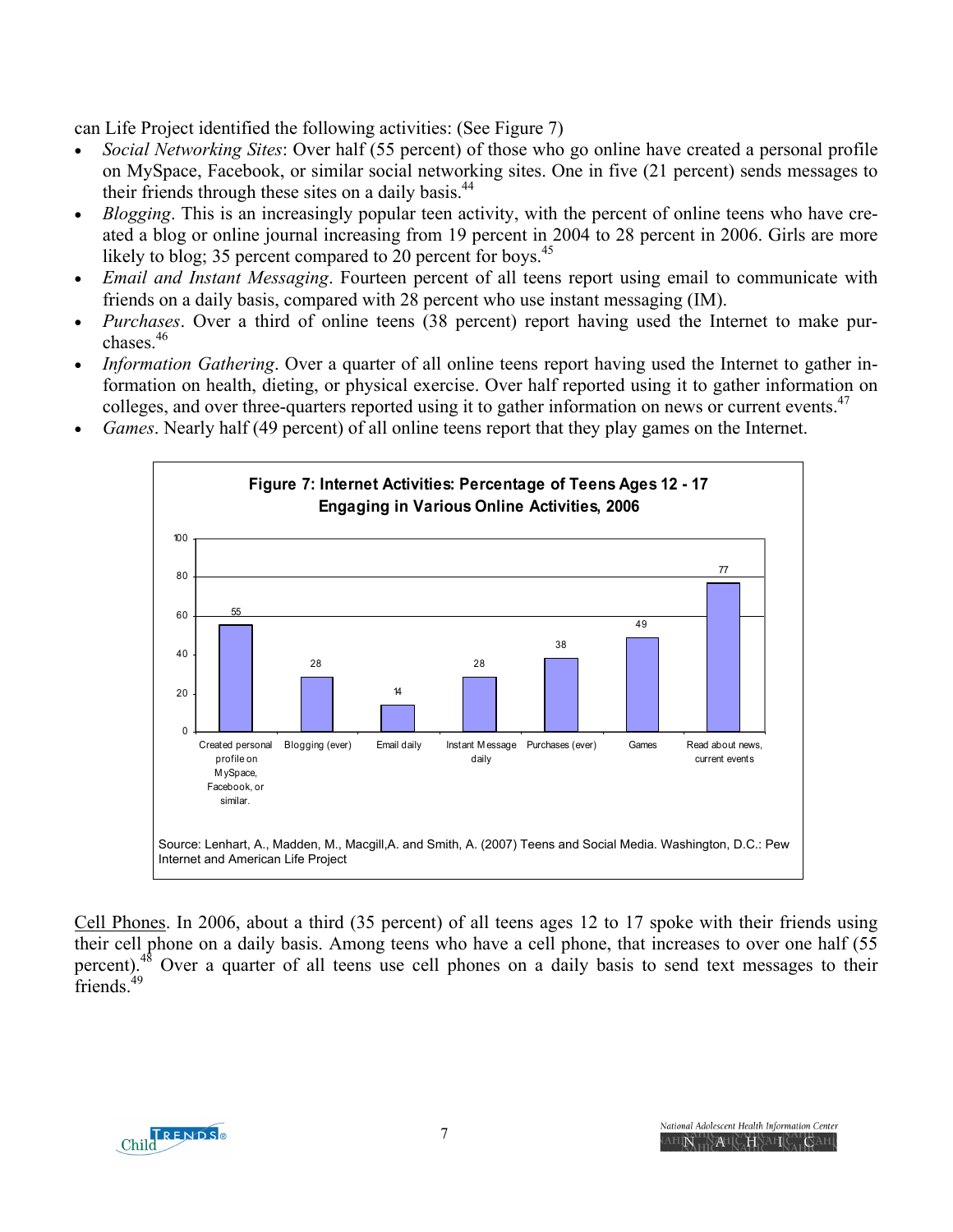# **DISCUSSION**

The evolution of electronic media has brought profound changes in the ways that adolescents communicate, recreate, and learn. The very breadth of their influence over these fundamental activities has generated strong concerns about potential positive and negative impacts on child and youth well-being. Policy makers have responded to these changes by attempting to shape the content children and adolescents have access to across the various media. These include efforts to limit access to inappropriate and potentially harmful content (e.g., V-Chip blocking devices for television, encouraging voluntary rating systems for entertainment), efforts to counteract negative messages through social marketing (e.g., *truth* and similar anti-tobacco campaigns) and requirements to provide access to more positive and educational content. The market has responded also, providing parents with means to screen out what they perceive to be harmful Internet content, and providing teens with more vigilant protection against potential predators on major social networking sites. $50$ 

Policymakers have been equally concerned to address unequal access to the benefits of these new media, particularly computers and the Internet—the so-called digital divide. Federal policy and programs have moved aggressively, for example, to make sure that computers and the Internet are readily available in the schools to all students regardless of income level. The market, too, has helped to reduce the digital divide as technical innovation has continued to drive down the price of home access. As the data demonstrate, the digital divide, defined in terms of access, has been steadily shrinking over the last decade, though notable inequalities remain.

Research and data collection must keep up with the changing media environment in order to provide policymakers with the best information available to guide their work. Future research will need to better investigate how these increasingly integrated media (television, Internet, computers, cell phones) shape the lives of adolescents, and how the media can be used to actively shape health and development in positive ways.

Data collection must also keep pace with this changing environment. In this regard, the Pew Internet and American Life Project has stepped up with a series of nationally representative, cutting-edge surveys to better understand teen electronic media use and monitor changing trends. Unfortunately, the federal government, once the leader in data collection in this area, has reduced its data collection activities, substantially shrinking the number of relevant questions asked on the National Assessment of Educational Progress (NAEP) and the Current Population Survey Internet and Computer Use Supplement, the two leading national data sources for tracking Internet and computer use. Given the wide availability and frequent use of electronic media, we suggest restoration and expansion of federal data collection in this area.

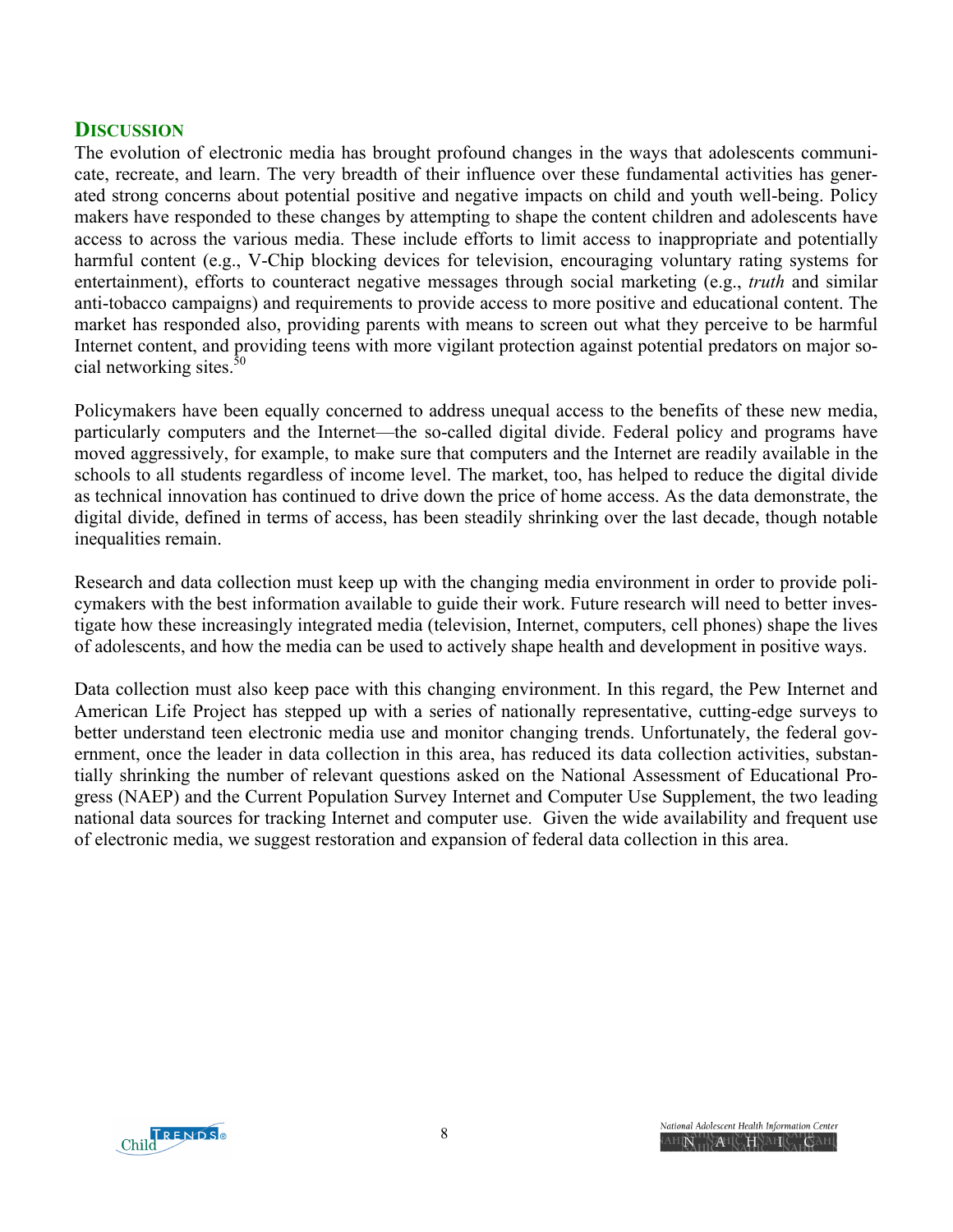This Research Brief is a product of a partnership between Child Trends and the National Adolescent Health Information Center at the University of California, San Francisco, to create resources and provide assistance to improve the health of young people and their families. This brief was supported by the U.S. Department of Health and Human Services, Health Resources and Services Administration, Maternal and Child Health Bureau (MCHB), grant number U45 MC00002.

Child Trends is a nonprofit, nonpartisan research center that studies children at every stage of development. Our mission is to improve outcomes for children by providing research, data, and analysis to the people and institutions whose decisions and actions affect children. For additional information on Child Trends, including publications available to download, visit our Web site at **www.childtrends.org**. For the latest information on more than 100 key indicators of child and youth well-being, visit the Child Trends DataBank at **www.childtrendsdatabank.org**. For summaries of over 350 experimental evaluations of social interventions for children, visit **www.childtrends.org/ LINKS**.

The National Adolescent Health Information Center (NAHIC) was established with funding from the Maternal and Child Health Bureau in 1993 to serve as a national resource for adolescent health research and information and to assure the integration, synthesis, coordination and dissemination of adolescent health-related information. For more information, visit **http://nahic.ucsf.edu/**

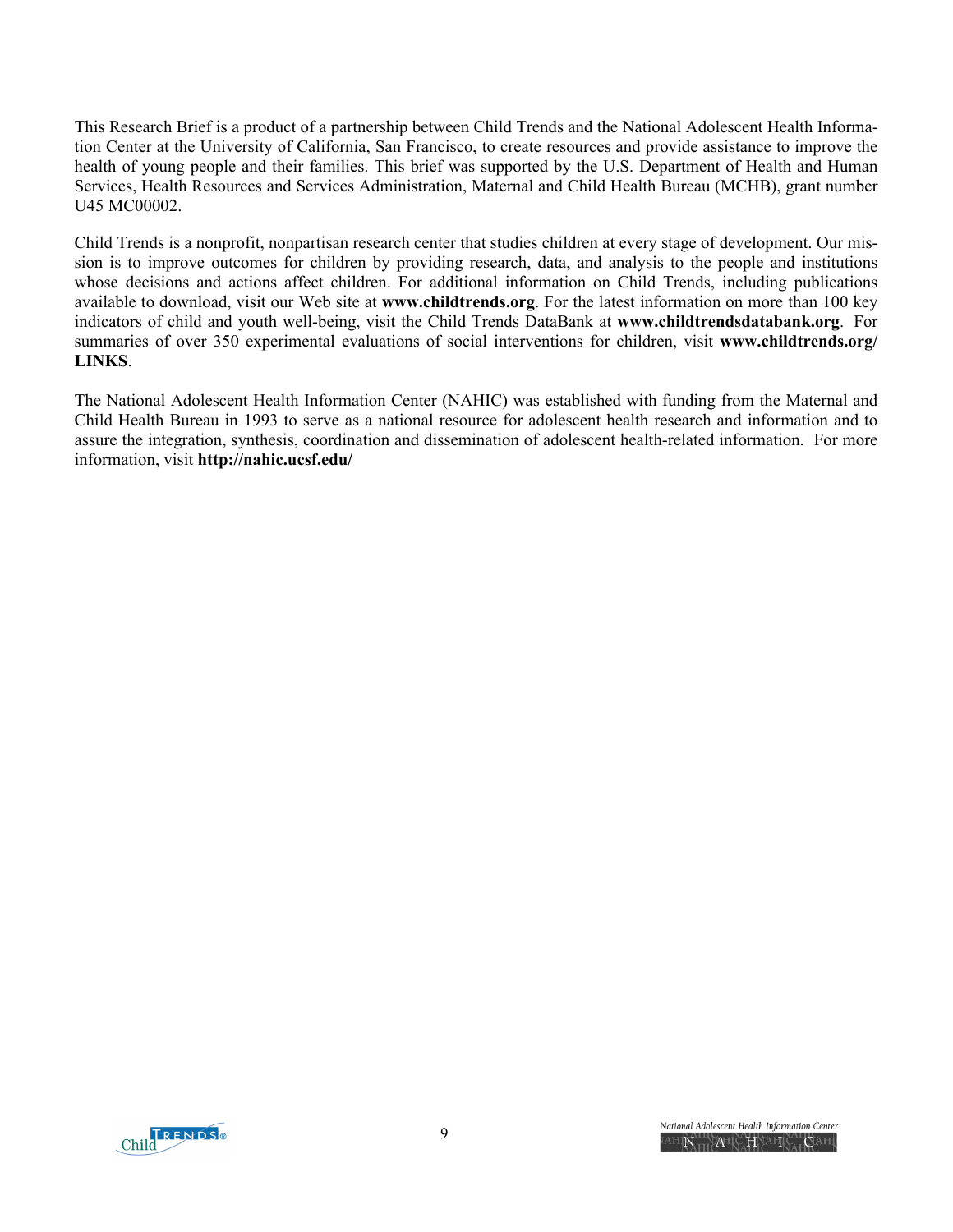# **REFERENCES**

<sup>1</sup> This section draws heavily on a recent review of the literature by Barbara Wilson. Wilson, B. (2008) Media and children's aggression, fear, and altruism. Future of Children. Vol 18, no 1, pp 87-118.

<sup>2</sup> Huessman, R.L. and colleagues (203) Longitudinal relations between children's exposure to TV violence and their aggressive and violent behavior in young adulthood: 1977-1992. Developmental Psychology. 39, 2, pp 201-221. cited in Wilson, B. (2008)<br>Media and children's aggression, fear, and altruism. Future of Children. Vol 18, no 1, pp 87-118.

<sup>3</sup> Paik, H., and Comstock, G. (2008) The effects of television violence on antisocial behavior: A meta-analysis. Communications *Research*. 21, 4, 516-546. cited in Wilson, B. (2008) Media and children's aggression, fear, and altruism. Future of Children. Vol 18, no 1, pp 87-118.

4 Bushman, B. and Anderson, C. (2001) Media violence and the American public: scientific facts versus media misinformation. *American Psychologist*. 56, 477-489. cited in Wilson, B. (2008) Media and children's aggression, fear, and altruism. Future of Children. Vol 18, no 1, pp 87-118.

<sup>5</sup> Wilson, B. (2008) Media and children's aggression, fear, and altruism. Future of Children. Vol 18, no 1, pp 87-118.<br><sup>6</sup> Escobar-Chavez, S.L., and Anderson, C. (2008) Media and risky behaviors. *Future of Children*. Vo

8 For a recent review of the literature see Escobar-Chavez, S.L., and Anderson, C. (2008). Media and Risky Behaviors. In *The Future of Children*. Vol 18, No. 1, 147-180.<br><sup>9</sup> Ibid

<sup>10</sup> Centers for Disease Control and Prevention. (2005) Frequently Asked Questions about Cell Phones and Your Health. Fact Sheet. Downloaded 11/20/2008. www.cdc.gov/nceh/radiation/factsheets/cellphone facts.pdf

<sup>11</sup>Fahy, J. (2008) Cell phones, cancer debated. Pitt official asks House subcommittee to keep close eye on emerging research.<br>Pittsburgh-Post Gazette, September 26, 2008. Downloaded 11/20/2008 http://www.postgazette.com/p <sup>12</sup> Schmidt, M E., and Vandewater, E.A. (2008) Media and attention, cognition, and school achievement. Future of Children, vol 18, No 1, 63-85.

<sup>13</sup> Village J, Rempel D, Teschke K. (2006) Musculoskeletal disorders of the upper extremity associated with computer work: A systematic review. *Occupational Ergonomics*, 5(4):205-218.<br><sup>14</sup> Lenhart, A., Madden, M., Macgill, A., and Smith, A ( 2007) Teens and Social Media. Washington, D.C.: Pew Internet and

American Life Project. p 26.

<sup>15</sup> Farrelly, M.C. and colleagues. (2005) Evidence of a dose-response relationship between the :"truth" antismoking ads and youth smoking. American Journal of Public Health. 95, 3, 425-431. Cited in Evans, D.W. (2008) Social marketing campaigns and children's media use. Future of Children. Vole 18, No 1, 181-203.

16 For a recent review of the literature see Evans, D.W. (2008) Social marketing campaigns and children's media use. *Future of Children*. Vole 18, No 1, 181-203.<br><sup>17</sup>Subrahmanyam, K, and Greenfield, P. (2008) Online communication and adolescent relationships. *The Future of Children*. Vol

18, no 1, Spring 2008.

<sup>18</sup> Wolak, J., Mitchell, K., Finkelhor, D. (2007) Does online harassment constitute bullying. An exploration of online harassment by known peers and online-only contacts. Journal of Adolescent Health. 41:S51-S58.<br><sup>19</sup> Ibid, Table 2.<br><sup>20</sup> But see Williams, K., and Guerra, N (2007) Prevalence and predictors of Internet bullying. Journal of Adolescent H

41, Issue 6, Supplement, pages S14-S21.

 $^{21}$  Mitchell, K., Wolak, J., and Finkelhor, D. (2007) Trends in youth reports of sexual solicitations, harassment and unwanted exposure to pornography on the Internet. *Journal of Adolescent Health* 40, 2, 116-126. cited in Subrahmanyam, K, and

Greenfield, P. (2008) Online communication and adolescent relationships. The Future of Children. Vol 18, no 1, Spring 2008.<br><sup>22</sup> Wolak, J., Mitchell, K., Finkelhor, D. (2006) Online Victimization of Youth: Five Years Later and Exploited Children. www.unh.edu/ccrc/pdf/CV138.pdf cited in Subrahmanyam, K, and Greenfield, P. (2008) Online communication and adolescent relationships. *The Future of Children*. Vol 18, no 1, Spring 2008.<br><sup>23</sup> Bushman, B., and Anderson, C. (2001) Media violence and the American public: scientific facts versus media misinformation.

American Psychologist 56 (6/7): 477-489. See also

 US Department of Education, Office of Educational Research and Improvement, National Center for Education Statistics (2000) NAEP 1999 Trends in Academic Progress: Three Decades of Student Performance. NCES 2000-469. Washington, D.C.: OERI.

24 Schmidt, M.E. and Vandewater, E.A. (2008) Media and attention, cognition, and school achievement. *The Future of Children*. Vole 18, No 1, pp 63-85.